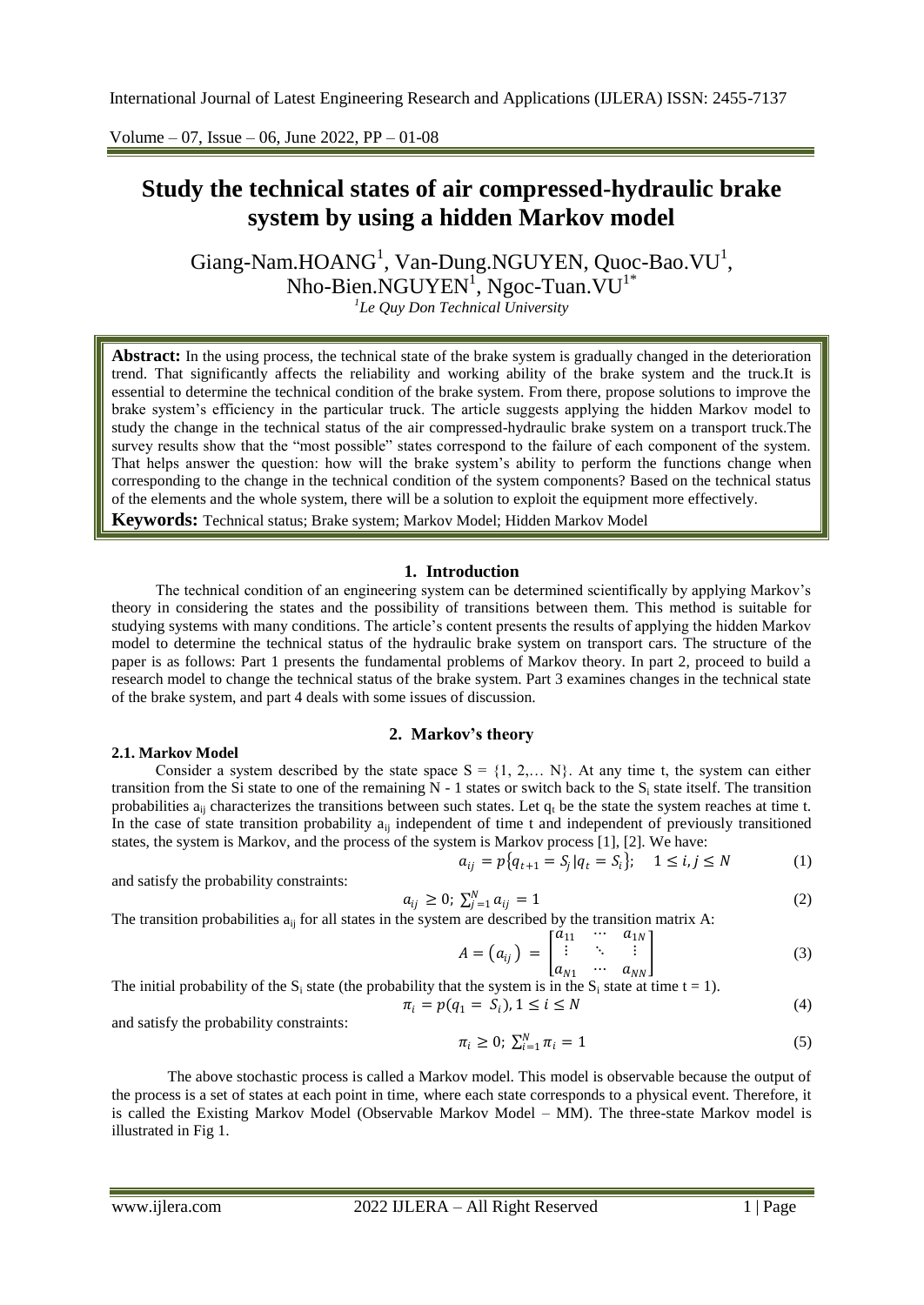Volume – 07, Issue – 06, June 2022, PP – 01-08



Figure 1: Three states Markov ModelFigure 2.Three states Hidden Markov ModelThe Markov model is characterized by:

- The number of states of the model, N.

- The state transition probability matrix,  $A = (a_{ii})$ , is determined by (1), (2) and (3).

- Initial distribution  $\pi = {\pi_1, \pi_2, \dots, \pi_N}$ , determined according to (4) and (5).

#### **2.2. Hidden Markov Model**

The Markov model has certain limitations in solving some real-world problems. Because, in some cases, the states of the system are not observable or not fully observable. The Hidden Markov Model (HMM) is an extension of the Markov model [3], [4], [5]. In HMM, the observed events lie in each state and depend on the probability density function in those states. The system's states are not directly observable (it is hidden) but can only be observed through a set of other random processes that generate the sequence of observations.

Figure 2 illustrates a 3-state HMM with observable events in each state  $V = \{v_1, v_2, v_3, v_4\}$ . The probability (probability) of observing the event  $v_k$  in state  $S_i$  depends on the probability function of the observed events  $b_i(k)$ .

The hidden Markov model is characterized by:

- The number of states of the model, N.

- Number of distinct observable signals in each state, M. These observed signals are  $V = \{v_1, v_2, \ldots, v_M\}$ and the signal observed at time t is  $O_t$ .

- The state transition probability matrix,  $A = (a_{ii})$ , is determined according to (1), (2), and (3).

- The probability density functions of the observed signal in the state,  $B = (b_i(k))$  with:

$$
b_j(k) = p\{v_k = 0_t | q_t = S_i\}; \quad 1 \le i, j \le N; \ 1 \le k \le M
$$
 (6)

and satisfy the probability constraints:

$$
b_j(k) \ge 0; \ \sum_{k=1}^{M} b_j(k) = 1 \tag{7}
$$

- Initial distribution π= {π<sub>1</sub>,π<sub>2</sub>, ...π<sub>N</sub> }, determined according to (4) and (5). For convenience of presentation, we convention that a set of parameters will represent each HMM: 
$$
\lambda = (A, B, \pi)
$$
.

#### **2.3. Three problems of HMM**

For HMM, there are 3 fundamental problems [3], [4], [5].

Problem 1: Given the observed signal sequence  $O = \{O_1, O_2, \ldots, O_T\}$  and HMM represented by the parameter set  $\lambda = (A, B, \pi)$ . We need to calculate  $P(O|\lambda)$  – the probability of generating O from the model λ? It is called an evaluation problem. To solve this problem, use the forward-backward algorithm.

Problem 2: Given the observed signal sequence  $O = \{O_1, O_2, \ldots, O_T\}$  and HMM represented by the parameter set  $\lambda = (A, B, \pi)$ . Find the most optimal series of states  $Q = \{q_1, q_2, ..., q_T\}$  that generated O? This is a decoding problem. To solve this problem, use the Viterbi algorithm.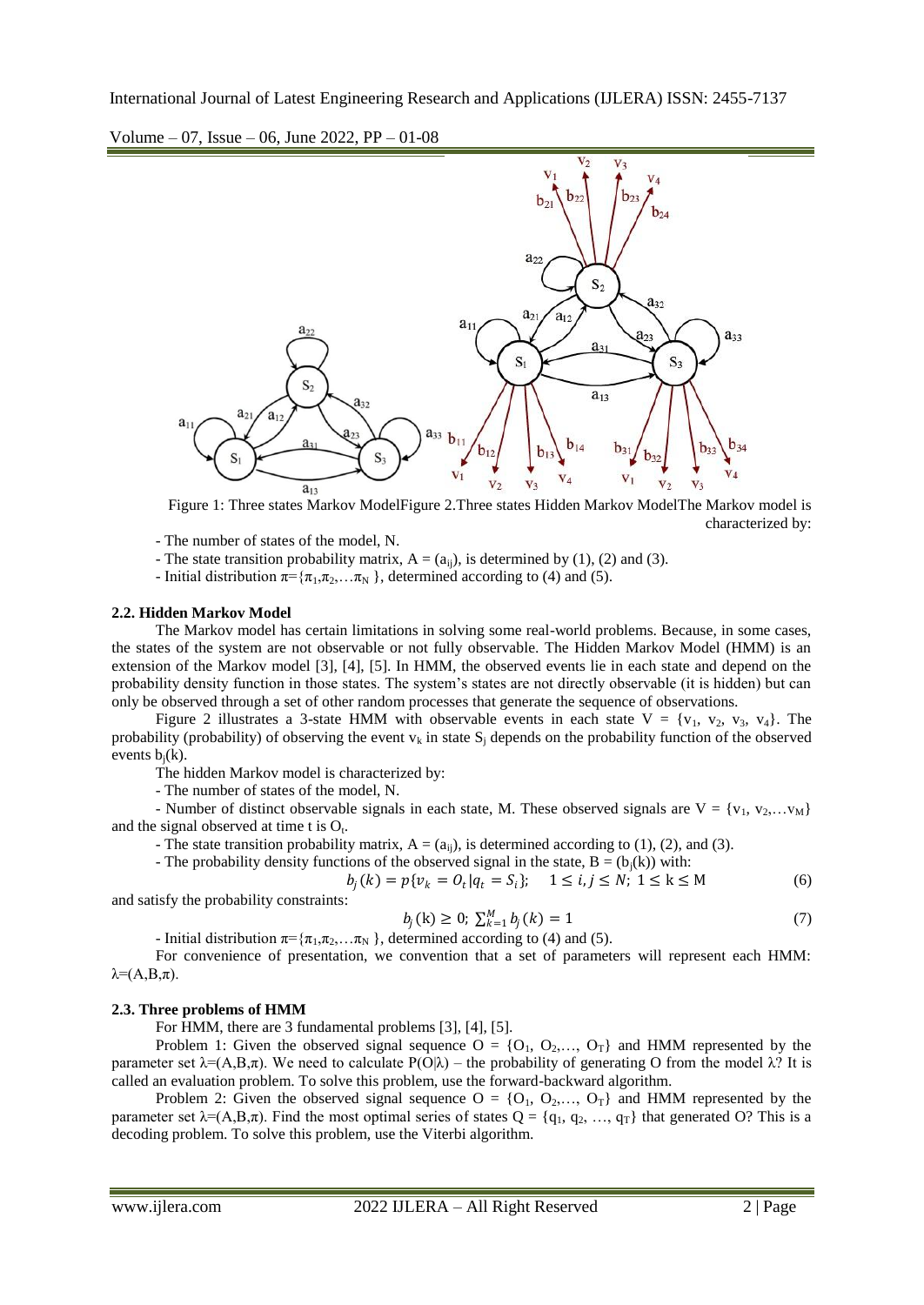Volume – 07, Issue – 06, June 2022, PP – 01-08

Problem 3: Given the observed signal sequence,  $O = \{O_1, O_2, \ldots, O_T\}$ . Determine the parameters of the model  $\lambda = (A, B, \pi)$  so that it maximizes  $P(O|\lambda)$  – the probability of generating O from the model λ? It is called a model training problem. To solve this problem, use the Baum-Welch algorithm.

# **3. Building anHMM to study the change in technical characteristics of the hydraulic-pneumatic brake system**

#### **3.1. Structural characteristics of hydraulic-pneumatic brake system**

The hydraulic-pneumatic brake system is equipped to transport heavy trucks with two separate brake lines for front and rear wheels. The hydraulic-pneumatic brake system is typical for work brake systems, engine brakes, and trailer brakes. The schematic diagram of the hydraulic-pneumatic brake drive is shown in Fig 3.





1 – Pressure gauge; 2, 8, 31 – Compressed air tank; 3 – Dehumidifier and pressure regulator; 4 – 3-way protection valve;  $5$  – Pneumatic valve cuts trailer brake;  $6$  – One-way protection valve;  $7$  – Pressure sensor;  $9$  – Trailer stop brake control valve;  $10$  – Engine brake control valve;  $11$  – Pneumatic cylinder stops fueling;  $12$  – Pneumatic cylinder closes the exhaust valve;  $13 - 2$ -way vent valve;  $14 - 2$ -way trailer brake control valve; 15, 16 – Automatic connectors; 17 – "A" type connector; 18 – 1-way trailer brake control valve; 19, 24 – Master cylinder;  $20$  – Brake cylinder of rear wheel;  $21$ ,  $27$  – Pneumatic cylinders;  $22$  – Brake force regulator;  $23$  – The sensor turns on the brake signal; 25 – Brake system fault signal sensor; 26 – Brake cylinder of the front wheel; 28 – Check gas extraction valve; 29 – Oil tank; 30 – Drain valve for water sludge; 32 – Total brake valve; 33 – Brake pedal; 34 – Air compressor.

#### **3.2. Building transition model of technical states**

The brake system (Figure 3) consists of many elements with different functions. For simplicity, we only consider the working brake system with the following assumptions:

- The change of technical states of the brake system does not depend on time.

- The difference in the technical condition of the elements in the brake system is independent of each other.

- It only considers the following nine primary components: air compressor, pressure regulator, 3-way protection valve, force regulator brake, brake master valve, pneumatic cylinder, master cylinder, wheel brake cylinder, and brake pad. Each of the above elements will have different technical states during the whole working process of the system. The technical condition of these nine elements is divided into states: good, malfunction, and failure.

- State 1: Good is the state of the element when all its major and minor parameters conform to the specification.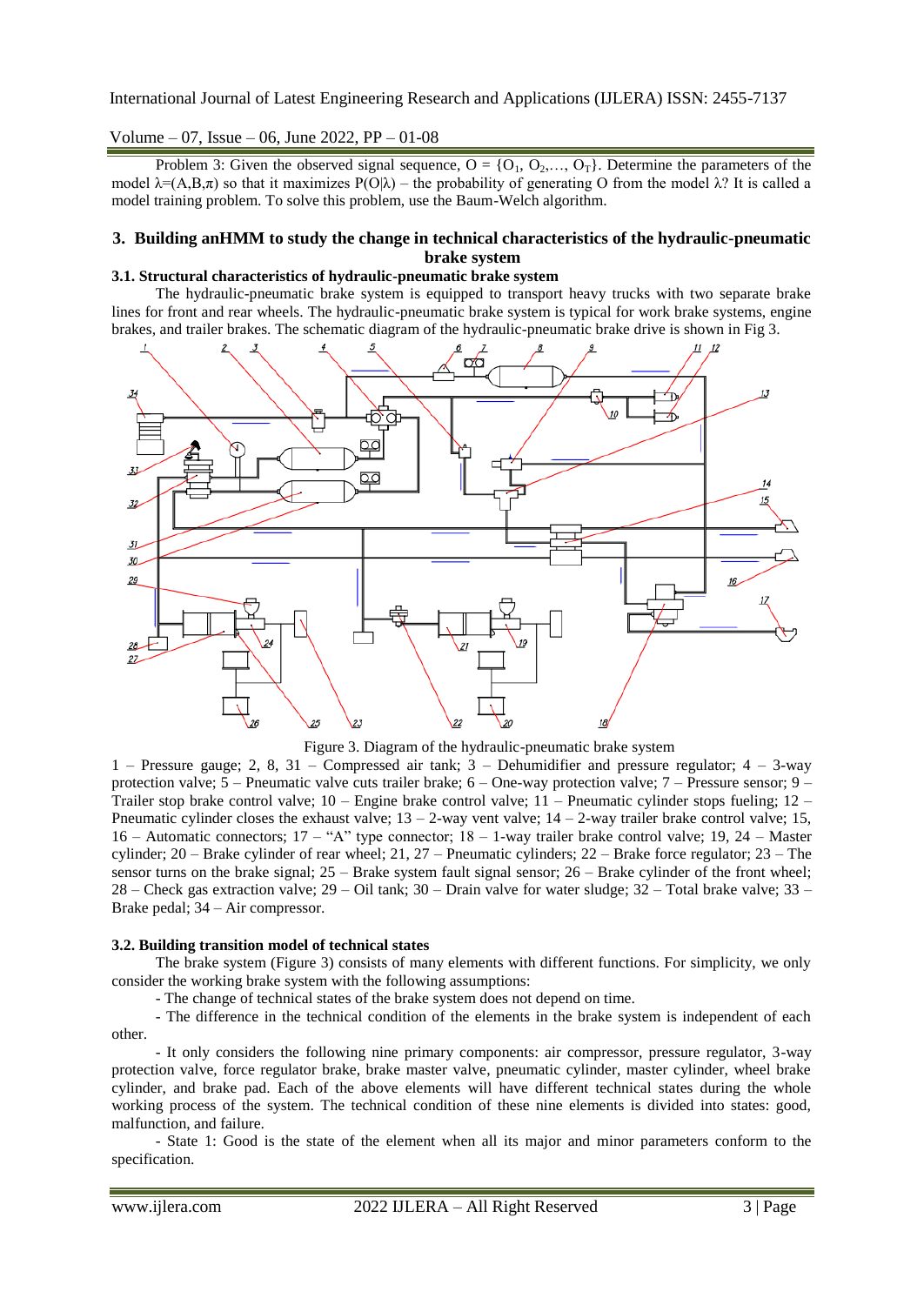Volume – 07, Issue – 06, June 2022, PP – 01-08

- State 2: Malfunction is a state in which the element is damaged but still performs its function within the allowable limits.

- State 3: Broken is the state where the element cannot perform its function.

The other elements of the system are considered in good technical condition.

Through structural analysis and typical damage of HTP during exploitation, we divide the hydraulicpneumatic brake system into the following technical states:

 $-S<sub>0</sub>$ : good system status.

- $-S<sub>1</sub>$ : system status of front-wheel brake drive failure.
- $-S<sub>2</sub>$ : system status of rear-wheels brake drive malfunction.
- $-S_3$ : system failure status of a front-wheels brake drive.
- $-S_4$ : system failure status of a rear-wheels brake drive.
- $-S<sub>5</sub>$ : System status of failure of both brake actuators of both axles.

From the above analysis, we build a transitional model of the technical states of the brake system (Figure 4). At any point in the mining process, the brake system will exist in one of the  $S_i$  states (i = 0, 1,…,5). Those are the hidden states of the model. The corresponding  $P_i$  probabilities characterize the system's probability in  $S_i$ states. The transition between states of the system is characterized by the corresponding state transition probabilities  $a_{ii}$  (i, j = 0, 1,...,5). At each  $S_i$  state of the brake system, each element of the system exists in one of the states: a good, malfunctioning, or failing. Those are the corresponding  $v_{k1}$  observations (k = 1, 2,..., 9; 1 = 1, 2, 3). The corresponding probability  $b_{kii}$  characterizes the probability of occurrence of each observation.

To determine the technical status of the brake system according to the built model, we proceed to solve three fundamental problems of HMM.



Figure 4.Transition model of technical states of Brake System

## **4. Application of HMM model Investigate changes in the technical status of hydraulicpneumatic brake systems**

#### **4.1. Input parameters**

To investigate the change in the technical condition of the brake system, we need to collect statistics on the damage to the brake system during the operation. The data is collected by statistical method and analyzing the vehicle operation records at the department, including truck activity monitoring book, vehicle repair records, and technical documents about brake system maintenance and repair. During operation, the brake system failure data are random quantities and should be processed to obtain the required information.

The survey parameters are the set of parameters  $\lambda = (A, B, \pi)$  and the observation series O of the Hidden Markov Model.

Initial Distribution:  $\prod = \begin{bmatrix} 1 & 0 & 0 & 0 & 0 & 0 \end{bmatrix}$ (8) State transition matrix:

A = [0 0,5 0,5 0 0 0; 0,5 0 0 0,2 0 0,3; 0,5 0 0 0 0,2 0,3; 1 0 0 0 0 0; 1 0 0 0 0 0; 0,8 0 0 0,1 0,1 0]

The observation matrix B and the observed series of damage O of the elements are listed in Table 1.

(9)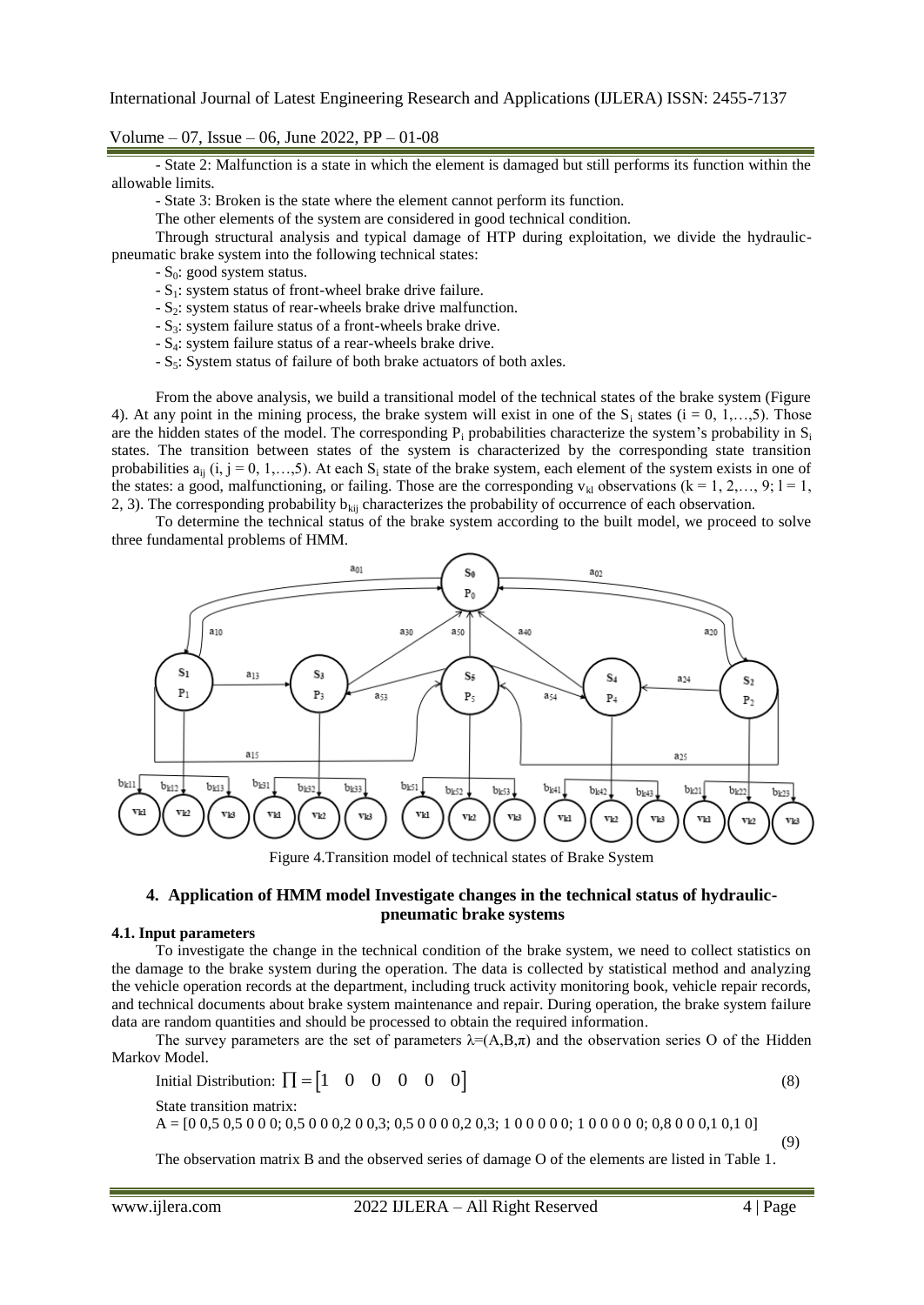| Table 1. The observation matrix B and the observed series of damage O |                                                                                  |                                                           |  |  |  |  |  |  |  |
|-----------------------------------------------------------------------|----------------------------------------------------------------------------------|-----------------------------------------------------------|--|--|--|--|--|--|--|
| <b>Component</b>                                                      | <b>Observation matrix B</b>                                                      | Observed series of damage O                               |  |  |  |  |  |  |  |
|                                                                       | $B = [1 \ 0 \ 0; \ 0, 8 \ 0, 15 \ 0, 05; \ 0, 8 \ 0, 05 \ 0, 15; \ 0, 3 \ 0, 3]$ | $0 = [1 1 1 1 1 1 1 1 1 1 1 2 2 2 2 2 2 2 2]$             |  |  |  |  |  |  |  |
| Compressor                                                            | 0,4;0,30,40,3;0,60,20,2                                                          | 2 2 2 2 2 2 2 2 2 3] - 30 observations.                   |  |  |  |  |  |  |  |
| Pressure                                                              | $B = [1 0 0; 0, 6 0, 2 0, 2; 0, 6 0, 1 0, 3; 0, 2 0, 3 0, 5; 0, 2]$              | $Q = [1 \ 1 \ 1 \ 1 \ 1 \ 2 \ 2 \ 2 \ 2 \ 2 \ 2 \ 2 \ 3]$ |  |  |  |  |  |  |  |
| regulator                                                             | $0,4$ 0,4; 0,5 0,2 0,3]                                                          | 14 observations.                                          |  |  |  |  |  |  |  |
| $3$ -way                                                              | $B = [1 \ 0 \ 0; 0,75 \ 0,15 \ 0,1; 0,75 \ 0,05 \ 0,2; 0,2 \ 0,3]$               | $Q = [1 1 1 1 1 1 1 1 2 2 2 2 2 2 2 2 2 2 2]$             |  |  |  |  |  |  |  |
| protection valve                                                      | 0,5; 0,2 0,35 0,45; 0,65 0,35 0,05                                               | $2\ 2\ 3$ ] – 22 observations.                            |  |  |  |  |  |  |  |
| <b>Brake</b><br>force                                                 | $B = [1 \ 0 \ 0; \ 0,7 \ 0,25 \ 0,05; \ 0,65 \ 0,1 \ 0,25; \ 0,4 \ 0,1]$         | $0 = [1 1 1 1 1 1 1 1 2 2 2 2 2 2 2 2 2 2 2]$             |  |  |  |  |  |  |  |
| regulator                                                             | 0,5; 0,4 0,3 0,3; 0,6 0,2 0,2                                                    | $2\ 2\ 3$ ] – 22 observations.                            |  |  |  |  |  |  |  |
| Main<br>brake                                                         | $B = [1 \ 0 \ 0; \ 0,7 \ 0,16 \ 0,14; \ 0,7 \ 0,05 \ 0,25; \ 0,1 \ 0,2]$         | $Q = [1 1 1 1 1 1 1 1 2 2 2 2 2 2 2 2 2 2 2]$             |  |  |  |  |  |  |  |
| valve                                                                 | 0,7; 0,1 0,5 0,4; 0,5 0,3 0,2                                                    | $2\ 2\ 3$ ] – 22 observations.                            |  |  |  |  |  |  |  |
| Pneumatic                                                             | $B = [1 0 0; 0, 65 0, 16 0, 19; 0, 65 0, 05 0, 3; 0, 25 0, 2]$                   | $0 = [1 1 1 1 1 1 1 1 2 2 2 2 2 2 2 2 2 2 2]$             |  |  |  |  |  |  |  |
| cylinder                                                              | 0,55; 0,25 0,35 0,4; 0,55 0,3 0,15                                               | $2\ 2\ 3$ ] – 22 observations.                            |  |  |  |  |  |  |  |
|                                                                       | $B = [1 \ 0 \ 0; 0,55 \ 0,2 \ 0,25; 0,55 \ 0,1 \ 0,35; 0,2 \ 0,2]$               | $Q = [1 \ 1 \ 1 \ 1 \ 2 \ 2 \ 2 \ 2 \ 2 \ 2 \ 2 \ 3]$ –   |  |  |  |  |  |  |  |
| Master cylinder                                                       | 0,6; 0,2 0,35 0,45; 0,5 0,2 0,3                                                  | 12 observations.                                          |  |  |  |  |  |  |  |
| Wheel<br>brake                                                        | $B = [1 \ 0 \ 0; 0.5 \ 0.25 \ 0.25; 0.5 \ 0.15 \ 0.35; 0.1 \ 0.2]$               | $Q = [1 \ 1 \ 1 \ 1 \ 2 \ 2 \ 2 \ 2 \ 2 \ 2 \ 2 \ 3]$ –   |  |  |  |  |  |  |  |
| cylinder                                                              | 0,7; 0,1 0,35 0,55; 0,45 0,15 0,4                                                | 12 observations.                                          |  |  |  |  |  |  |  |
|                                                                       | $B = [1 \ 0 \ 0; 0, 6 \ 0, 2 \ 0, 2; 0, 6 \ 0, 1 \ 0, 3; 0, 25 \ 0, 2 \ 0, 55;$  | $Q = [1 1 1 1 1 1 2 2 2 2 2 2 2 2 3]$                     |  |  |  |  |  |  |  |
| Brake pads                                                            | $0,25$ 0,35 0,4;0,55 0,15 0,3]                                                   | 15 observations.                                          |  |  |  |  |  |  |  |

Volume – 07, Issue – 06, June 2022, PP – 01-08

# **4.2. Survey results**

The results of problem 1 (Fig 5) tell us the probability of observing the failure sequence of the components in the brake system. The likelihood of observing the series of observations corresponding to the good technical state of the element (observation 1) is the basis for evaluating the ability to work continuously without failure of the components in the system. The survey results show that the probability and continuous working time without damage of pneumatic elements are higher than that of hydraulic parts and brake pads. Thus, hydraulic components and brake pads occur more damage during operation than pneumatic elements.



Figure 5. Probability of observing the failure sequence of components in the brake system a) Compressor; b) Pneumatic cylinder; c) Pressure regulator; d) Master cylinder

The results of problem 2 (table 2) tell us that the "most likely" state sequence generates the damaged lines of the elements. When a failure occurs to the brake system's aspects, we know the system's current state. In the brake system states, we need to pay more attention to the states  $S_3$  and  $S_4$ . These are the states in which the brake system fails the brake drive lines of both axles. It is imperative to stop the vehicle from carrying out technical actions in these states.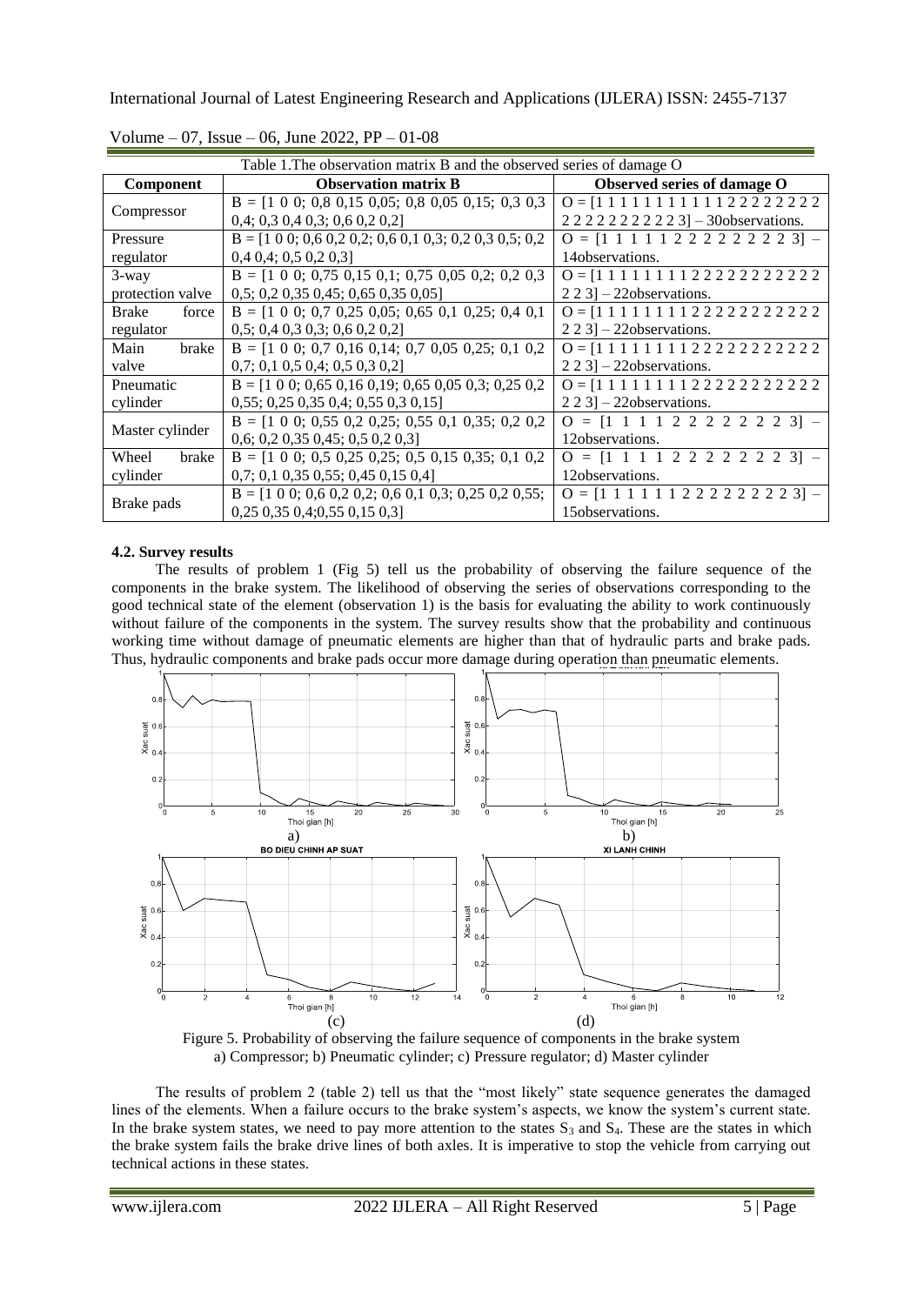# Volume – 07, Issue – 06, June 2022, PP – 01-08

From the statistical results in Table 2, we can see that the states  $S_3$  and  $S_4$  of the system correspond to the following part of the observed chain of failure of the elements. That means that the deterioration of the brake system's technical characteristics will become serious when the system is operated for a certain period. In the early stages of the service life, there are usually only failures that degrade the system's performance.

|                               | <b>Component/Observed series/States</b> |                  |                              |                  |                              |                  |                                 |                  |                            |                  |                       |                  |                           |                  |                                |                  |                   |                  |
|-------------------------------|-----------------------------------------|------------------|------------------------------|------------------|------------------------------|------------------|---------------------------------|------------------|----------------------------|------------------|-----------------------|------------------|---------------------------|------------------|--------------------------------|------------------|-------------------|------------------|
| <b>Time</b><br>$[10^3$<br>km] | Compressor                              |                  | <b>Pressure</b><br>regulator |                  | 3-way<br>protection<br>valve |                  | <b>Brake force</b><br>regulator |                  | <b>Main brake</b><br>valve |                  | Pneumatic<br>cylinder |                  | <b>Master</b><br>cylinder |                  | <b>Wheel brake</b><br>cvlinder |                  | <b>Brake pads</b> |                  |
|                               | $\boldsymbol{o}$                        | $\overline{S}$   | $\boldsymbol{o}$             | $\boldsymbol{S}$ | $\boldsymbol{o}$             | $\boldsymbol{S}$ | $\boldsymbol{o}$                | $\boldsymbol{S}$ | $\boldsymbol{o}$           | $\overline{s}$   | 0                     | $\boldsymbol{S}$ | $\boldsymbol{o}$          | $\boldsymbol{S}$ | $\boldsymbol{o}$               | $\boldsymbol{S}$ | $\boldsymbol{o}$  | $\boldsymbol{S}$ |
| 2,4                           | 1                                       | $\overline{0}$   | 1                            | $\overline{0}$   | $\mathbf{1}$                 | $\overline{0}$   | $\mathbf{1}$                    | $\boldsymbol{0}$ | $\mathbf{1}$               | $\mathbf{0}$     | $\mathbf{1}$          | $\boldsymbol{0}$ | $\mathbf{1}$              | $\overline{0}$   | 1                              | $\overline{0}$   | 1                 | $\overline{0}$   |
| 4,8                           | $\mathbf{1}$                            | $\overline{2}$   | $\mathbf{1}$                 | $\overline{2}$   | $\mathbf{1}$                 | $\overline{2}$   | $\mathbf{1}$                    | $\overline{2}$   | $\mathbbm{1}$              | $\overline{2}$   | $\mathbf{1}$          | $\overline{c}$   | $\mathbf{1}$              | $\overline{2}$   | $\mathbf{1}$                   | $\overline{2}$   | $\mathbf{1}$      | $\overline{2}$   |
| 7,2                           | $\mathbf{1}$                            | $\mathbf{0}$     | $\mathbf{1}$                 | $\mathbf{0}$     | $\mathbf{1}$                 | $\mathbf{0}$     | $\mathbf{1}$                    | $\overline{0}$   | $\mathbbm{1}$              | $\overline{0}$   | $\mathbf{1}$          | $\boldsymbol{0}$ | $\mathbf{1}$              | $\overline{5}$   | $\mathbf{1}$                   | 5                | 1                 | $\overline{5}$   |
| 9,6                           | 1                                       | $\overline{2}$   | $\mathbf{1}$                 | $\overline{c}$   | $\mathbf{1}$                 | $\overline{2}$   | $\mathbf{1}$                    | $\overline{2}$   | $\mathbf{1}$               | $\overline{2}$   | $\mathbf{1}$          | $\overline{c}$   | $\mathbf{1}$              | $\mathbf{0}$     | $\mathbf{1}$                   | $\boldsymbol{0}$ | 1                 | $\boldsymbol{0}$ |
| 12                            | $\mathbf{1}$                            | $\overline{0}$   | 1                            | $\overline{0}$   | $\mathbf{1}$                 | $\overline{0}$   | $\mathbf{1}$                    | $\overline{5}$   | $\mathbf{1}$               | $\mathbf{0}$     | $\mathbf{1}$          | $\mathbf{0}$     | $\overline{2}$            | $\overline{2}$   | $\overline{2}$                 | $\overline{2}$   | 1                 | $\overline{2}$   |
| 14,4                          | $\mathbf{1}$                            | $\overline{2}$   | $\overline{2}$               | $\mathbf{1}$     | $\mathbf{1}$                 | $\overline{2}$   | $\mathbf{1}$                    | $\boldsymbol{0}$ | $\mathbf{1}$               | $\overline{2}$   | $\mathbf{1}$          | $\overline{2}$   | $\overline{c}$            | 4                | $\overline{2}$                 | $\overline{4}$   | $\overline{2}$    | $\boldsymbol{0}$ |
| 16,8                          | $\mathbf{1}$                            | $\overline{0}$   | $\overline{2}$               | 5                | $\mathbf{1}$                 | $\mathbf{0}$     | $\mathbf{1}$                    | $\overline{2}$   | $\mathbbm{1}$              | $\overline{0}$   | $\mathbf{1}$          | $\boldsymbol{0}$ | $\overline{2}$            | $\mathbf{0}$     | $\overline{2}$                 | $\boldsymbol{0}$ | $\overline{2}$    | $\mathbf{1}$     |
| 19,2                          | $\mathbf{1}$                            | $\overline{2}$   | $\overline{2}$               | $\overline{4}$   | $\overline{2}$               | $\overline{2}$   | $\overline{2}$                  | $\overline{0}$   | $\overline{2}$             | $\overline{2}$   | $\overline{2}$        | $\overline{2}$   | $\overline{2}$            | $\overline{2}$   | $\overline{2}$                 | $\overline{2}$   | $\overline{2}$    | $\overline{5}$   |
| 21,6                          | $\mathbf{1}$                            | $\mathbf{0}$     | $\overline{2}$               | $\boldsymbol{0}$ | $\overline{2}$               | 5                | $\overline{2}$                  | $\mathbf{1}$     | $\overline{2}$             | $\overline{5}$   | $\overline{2}$        | 5                | $\overline{2}$            | $\overline{4}$   | $\overline{2}$                 | $\overline{4}$   | $\overline{2}$    | $\overline{4}$   |
| 24                            | 1                                       | $\overline{2}$   | $\overline{2}$               | $\overline{2}$   | $\overline{2}$               | 4                | $\overline{2}$                  | 5                | $\overline{2}$             | 4                | $\overline{2}$        | 4                | $\overline{2}$            | $\theta$         | $\overline{2}$                 | $\boldsymbol{0}$ | $\overline{2}$    | $\boldsymbol{0}$ |
| 26,4                          | $\overline{2}$                          | $\mathbf{0}$     | $\overline{2}$               | 4                | $\overline{2}$               | $\boldsymbol{0}$ | $\overline{2}$                  | 4                | $\overline{2}$             | $\boldsymbol{0}$ | $\overline{2}$        | $\boldsymbol{0}$ | $\overline{2}$            | $\mathbf{1}$     |                                | $\mathbf{1}$     | $\overline{2}$    | $\overline{2}$   |
| 28,8                          | $\overline{2}$                          | $\mathbf{1}$     | $\overline{2}$               | $\boldsymbol{0}$ | $\overline{2}$               | $\mathbf{1}$     | $\overline{2}$                  | $\mathbf{0}$     | $\overline{2}$             | $\mathbf{1}$     | $\overline{2}$        | $\mathbf{1}$     | $\overline{3}$            | $\overline{3}$   | $\overline{3}$                 | $\overline{3}$   | $\overline{2}$    | $\overline{4}$   |
| 31,2                          | $\overline{2}$                          | $\overline{5}$   | $\overline{2}$               | 1                | $\overline{2}$               | $\overline{5}$   | $\overline{2}$                  | $\mathbf{1}$     | $\overline{2}$             | 5                | $\overline{2}$        | $\overline{5}$   |                           |                  |                                |                  | $\overline{2}$    | $\mathbf{0}$     |
| 33,6                          | $\overline{2}$                          | 4                | $\overline{3}$               | $\overline{3}$   | $\overline{2}$               | $\overline{4}$   | $\overline{2}$                  | $\overline{5}$   | $\overline{2}$             | $\overline{4}$   | $\overline{2}$        | 4                |                           |                  |                                |                  | $\overline{2}$    | $\,1\,$          |
| 36                            | $\overline{2}$                          | $\overline{0}$   |                              |                  | $\overline{2}$               | $\overline{0}$   | $\overline{2}$                  | 4                | $\overline{2}$             | $\boldsymbol{0}$ | $\overline{2}$        | $\boldsymbol{0}$ |                           |                  |                                |                  | $\overline{3}$    | $\overline{3}$   |
| 38,4                          | $\overline{2}$                          | $\mathbf{1}$     |                              |                  | $\overline{2}$               | 1                | $\overline{2}$                  | $\mathbf{0}$     | $\overline{2}$             | $\mathbf{1}$     | $\overline{2}$        | $\mathbf{1}$     |                           |                  |                                |                  |                   |                  |
| 40,8                          | $\overline{2}$                          | $\overline{5}$   |                              |                  | $\overline{2}$               | $\overline{5}$   | $\overline{2}$                  | $\mathbf{1}$     | $\overline{2}$             | $\overline{5}$   | $\overline{2}$        | 5                |                           |                  |                                |                  |                   |                  |
| 43,2                          | $\overline{2}$                          | $\overline{4}$   |                              |                  | $\overline{c}$               | $\overline{4}$   | $\overline{2}$                  | 5                | $\overline{2}$             | $\overline{4}$   | $\overline{2}$        | $\overline{4}$   |                           |                  |                                |                  |                   |                  |
| 45,6                          | $\overline{2}$                          | $\boldsymbol{0}$ |                              |                  | $\overline{c}$               | $\boldsymbol{0}$ | $\overline{2}$                  | 4                | $\overline{2}$             | $\boldsymbol{0}$ | $\overline{2}$        | $\boldsymbol{0}$ |                           |                  |                                |                  |                   |                  |
| 48                            | $\overline{c}$                          | 1                |                              |                  | $\overline{2}$               | 1                | $\overline{2}$                  | $\overline{0}$   | $\overline{c}$             | $\mathbf 1$      | $\overline{2}$        | $\mathbf{1}$     |                           |                  |                                |                  |                   |                  |
| 50,4                          | $\overline{2}$                          | $\overline{5}$   |                              |                  | $\overline{2}$               | 5                | $\overline{2}$                  | $\mathbf{1}$     | $\overline{2}$             | 5                | $\overline{2}$        | $\overline{5}$   |                           |                  |                                |                  |                   |                  |
| 52,8                          | $\overline{2}$                          | $\overline{4}$   |                              |                  | $\overline{3}$               | $\overline{3}$   | $\overline{3}$                  | 3                | $\overline{3}$             | $\overline{3}$   | $\overline{3}$        | 3                |                           |                  |                                |                  |                   |                  |
| 55,2                          | $\overline{2}$                          | $\mathbf{0}$     |                              |                  |                              |                  |                                 |                  |                            |                  |                       |                  |                           |                  |                                |                  |                   |                  |
| 57,6                          | $\overline{2}$                          | $\mathbf{1}$     |                              |                  |                              |                  |                                 |                  |                            |                  |                       |                  |                           |                  |                                |                  |                   |                  |
| 60                            | $\overline{2}$                          | $\overline{5}$   |                              |                  |                              |                  |                                 |                  |                            |                  |                       |                  |                           |                  |                                |                  |                   |                  |
| 62,4                          | $\overline{2}$                          | $\overline{4}$   |                              |                  |                              |                  |                                 |                  |                            |                  |                       |                  |                           |                  |                                |                  |                   |                  |
| 64,8                          | $\overline{2}$                          | $\boldsymbol{0}$ |                              |                  |                              |                  |                                 |                  |                            |                  |                       |                  |                           |                  |                                |                  |                   |                  |
| 67,2                          | $\overline{2}$                          | $\mathbf{1}$     |                              |                  |                              |                  |                                 |                  |                            |                  |                       |                  |                           |                  |                                |                  |                   |                  |
| 69,6                          | $\sqrt{2}$                              | $\overline{5}$   |                              |                  |                              |                  |                                 |                  |                            |                  |                       |                  |                           |                  |                                |                  |                   |                  |
| $\overline{72}$               | $\overline{3}$                          | 3                |                              |                  |                              |                  |                                 |                  |                            |                  |                       |                  |                           |                  |                                |                  |                   |                  |

Table 2. States giving rise to a failure of components in the brake system

Fig 5 shows the percentage of  $S_i$  states of the brake system corresponding to each failure sequence of the elements. From the graph, we see that the number of  $S_2$  states is more than the number of  $S_1$  states; the number of  $S_4$  states is more than the number of  $S_3$  states. The rear-wheel brake drive will have more damage than the front-wheel brake drive during operation.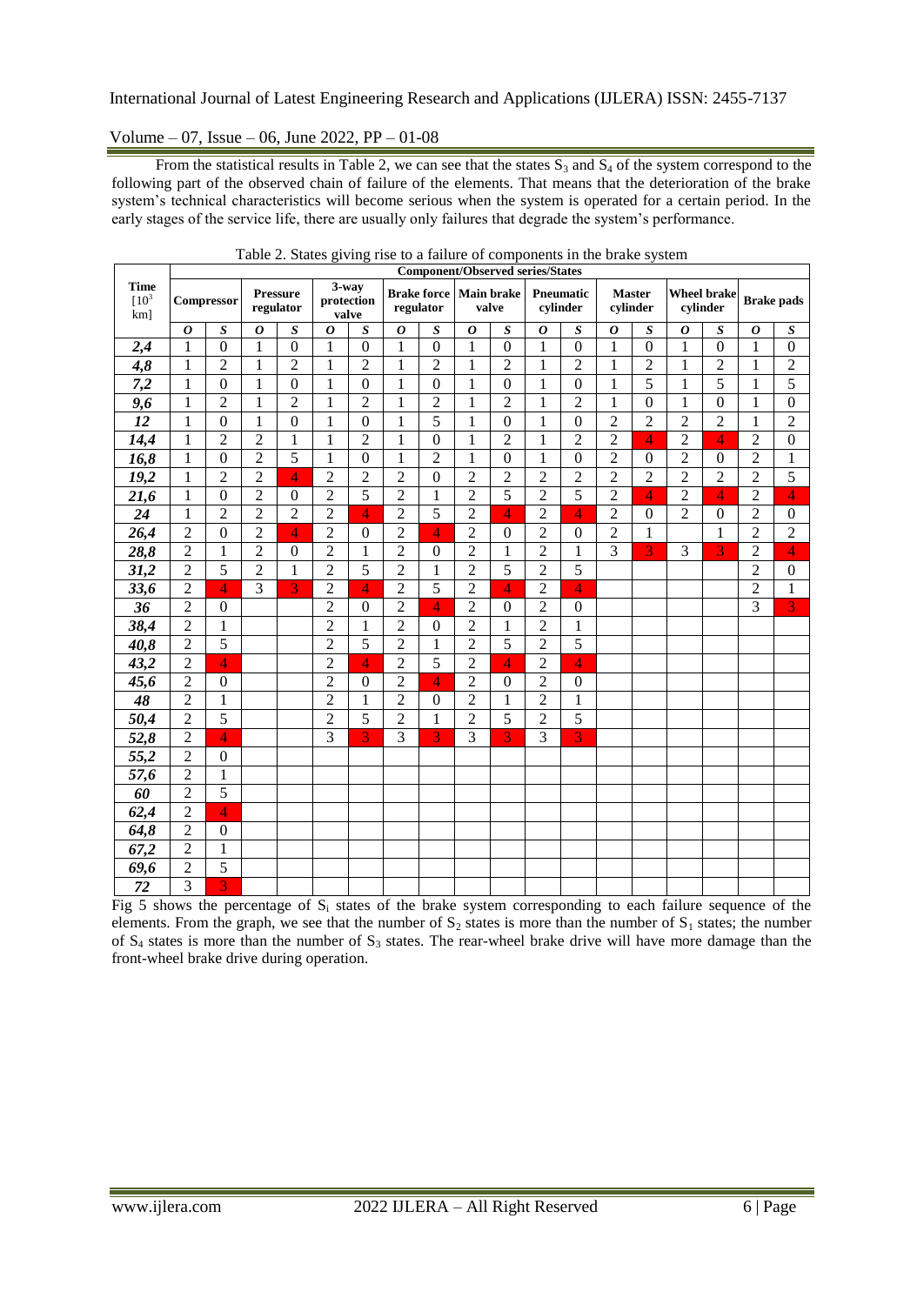

Volume – 07, Issue – 06, June 2022, PP – 01-08

 $\blacksquare$  SO  $\blacksquare$  S1  $\blacksquare$  S2  $\blacksquare$  S3  $\blacksquare$  S4  $\blacksquare$  S5 3-way protection valve Pneumatic cylinder Brake pads Figure 5. Statistics of  $S_i$  states corresponding to the failure observations of the components

Statistical results in Table 2 show the times when the HTP is "most likely" to fail the brake drive of the bridges. During the operation, at the above points, it is necessary to pay attention to check for damage that may lead to the loss of the working capacity of the brake drive lines. The survey results also show that damage to the wheel brake cylinders and master cylinders is likely to lead to the fastest brake failure (14,400 km), corresponding to the 2nd maintenance time  $(13,000 - 15,000 \text{ km})$ . From the results of problem 2, we can determine the critical work contents that need to be performed when performing maintenance and repair of HTP at a specific time. The content of maintenance and repair for the components whose damage at that time is "most likely" to lead to failure of the brake drive of the bridges will need to be paid more attention than other elements. For example, at 14,400 km, it is necessary to focus on checking the wheel brake cylinder and master cylinder; at the time of 19,200 km needs to focus on checking the pressure regulator. Carrying out the maintenance and repair of the brake system with such a focus will help reduce costs and improve equipment operation efficiency.

 $\blacksquare$  SO  $\blacksquare$  S1  $\blacksquare$  S2  $\blacksquare$  S3  $\blacksquare$  S4  $\blacksquare$  S5

 $\blacksquare$  SO  $\blacksquare$  S1  $\blacksquare$  S2  $\blacksquare$  S3  $\blacksquare$  S4  $\blacksquare$  S5